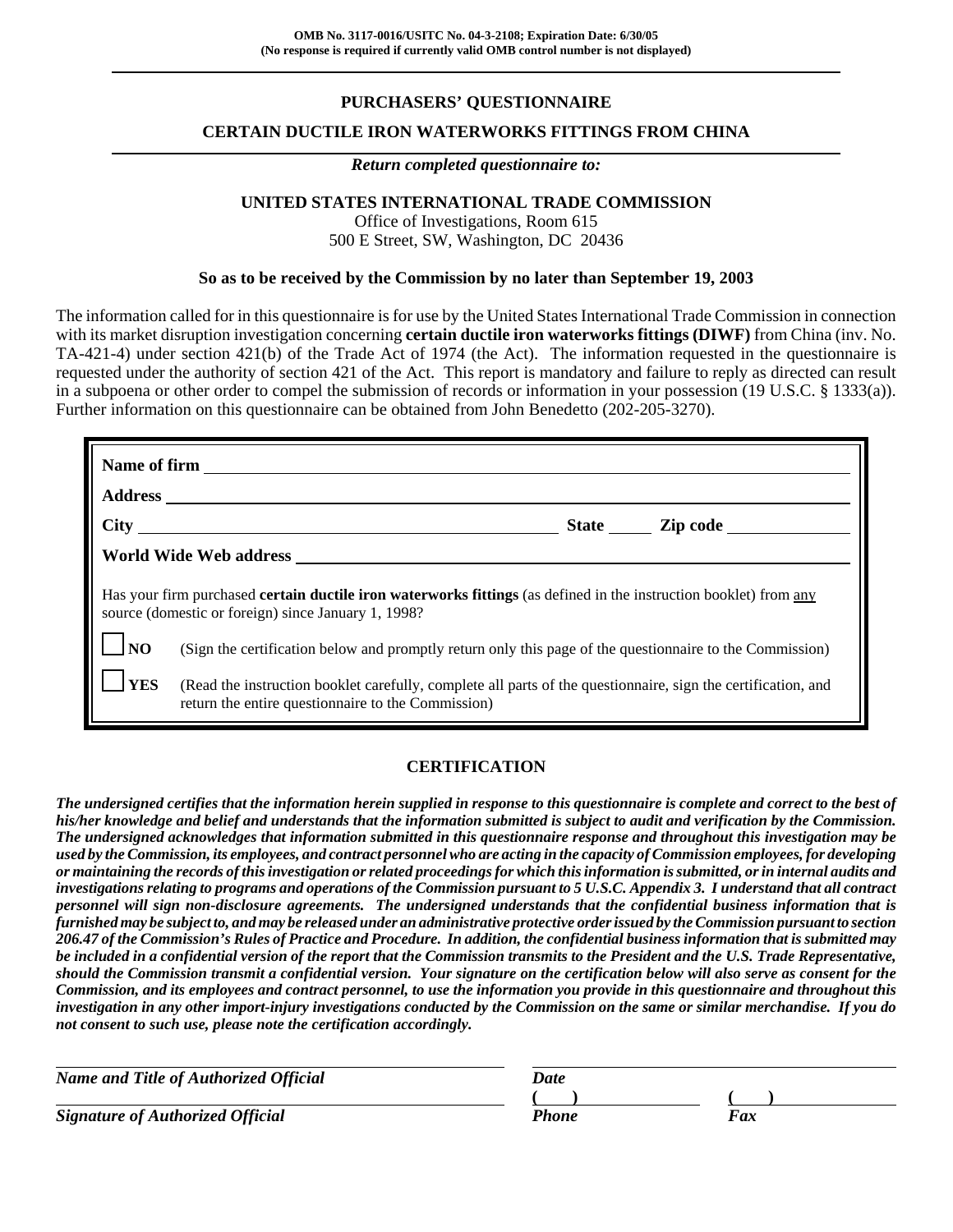## **PART I.--GENERAL QUESTIONS**

The questions in this questionnaire have been reviewed with market participants to ensure that issues of concern are adequately addressed and that data requests are sufficient, meaningful, and as limited as possible. Public reporting burden for this questionnaire is estimated to average 20 hours per response, including the time for reviewing instructions, searching existing data sources, gathering the data needed, and completing and reviewing the questionnaire. Send comments regarding the accuracy of this burden estimate or any other aspect of this collection of information, including suggestions for reducing the burden, to the Office of Investigations, U.S. International Trade Commission, 500 E Street, SW., Washington, DC 20436.

I-1. Please report below the actual number of hours required and the cost to your firm of preparing the reply to this questionnaire and completing the form.

| hours | dollars |
|-------|---------|
|-------|---------|

I-2. Provide the name and address of establishment(s) covered by this questionnaire (see page 3 of the instruction booklet for reporting guidelines). If your firm is publicly traded, please specify the stock exchange and trading symbol.

| N <sub>o</sub>                   | $\Box$ Yes--List the following information.                                             |                               |
|----------------------------------|-----------------------------------------------------------------------------------------|-------------------------------|
| Firm name                        | Address                                                                                 | <b>Extent of</b><br>ownership |
|                                  |                                                                                         |                               |
|                                  |                                                                                         |                               |
|                                  | Does your firm have any related firms, either domestic or foreign, which are engaged in |                               |
| from China to the United States? | importing DIWF from China into the United States or which are engaged in exporting DIWF |                               |
| N <sub>0</sub>                   | $\Box$ Yes--List the following information.                                             |                               |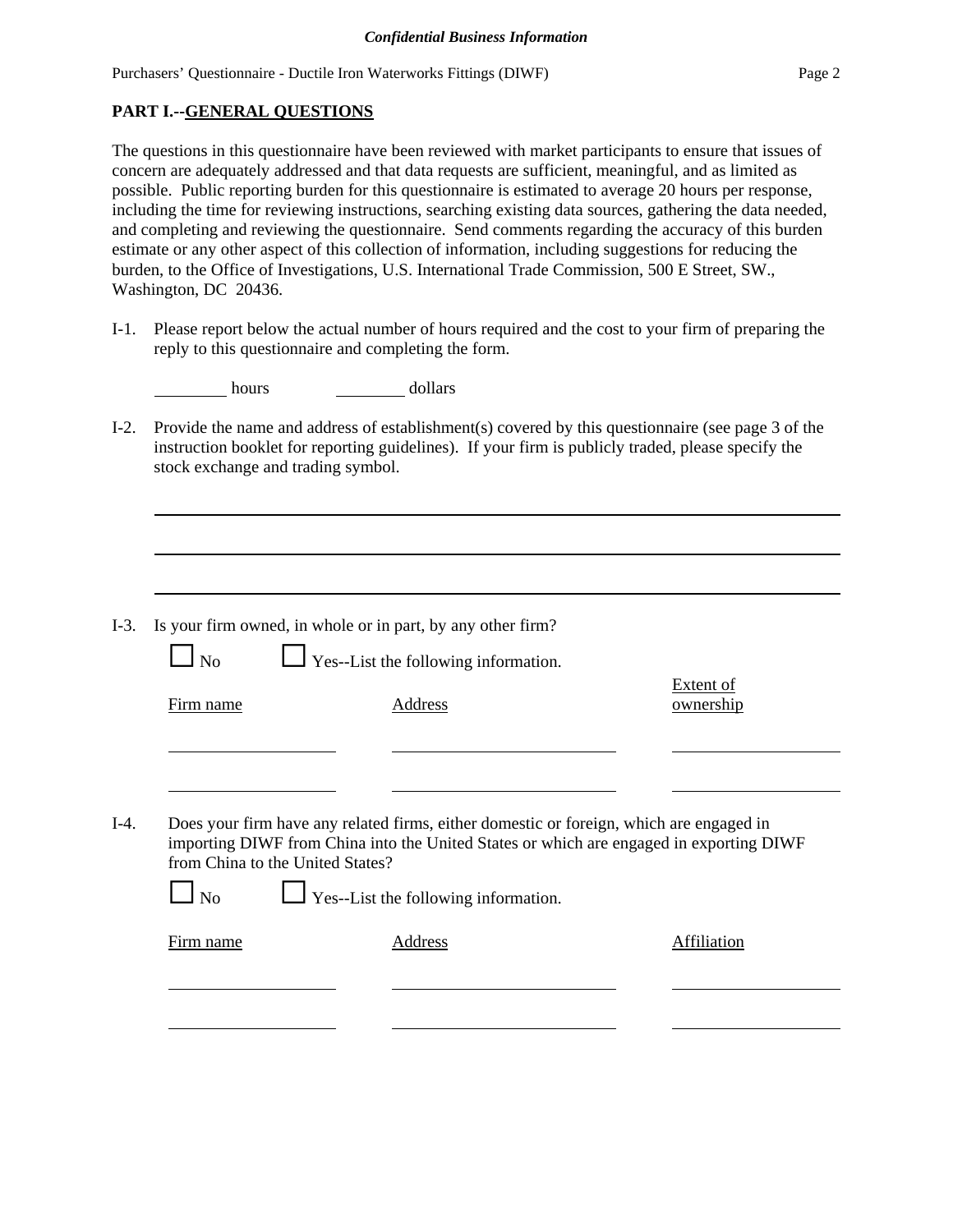## **PART I.--GENERAL QUESTIONS--***Continued*

I-5. Does your firm have any related firms, either domestic or foreign, which are engaged in the production of DIWF?

 $\Box$  No  $\Box$  Yes--List the following information.

| Firm name | Address | Affiliation |
|-----------|---------|-------------|
|           |         |             |
|           |         |             |
|           |         |             |

## **PART II.--PURCHASES**

II-1. Report, as indicated below, your firm's purchases (either directly or through a sales agent or broker) of DIWF.

| (Quantity in 1,000 pounds, value in \$1,000)               |                                        |      |      |      |      |                   |  |
|------------------------------------------------------------|----------------------------------------|------|------|------|------|-------------------|--|
| Item                                                       | 1998                                   | 1999 | 2000 | 2001 | 2002 | Jan.-June<br>2003 |  |
|                                                            | <b>PURCHASES FROM U.S. PRODUCERS:1</b> |      |      |      |      |                   |  |
| Quantity                                                   |                                        |      |      |      |      |                   |  |
| Value                                                      |                                        |      |      |      |      |                   |  |
| <b>PURCHASES FROM CHINA:2</b>                              |                                        |      |      |      |      |                   |  |
| Quantity                                                   |                                        |      |      |      |      |                   |  |
| Value                                                      |                                        |      |      |      |      |                   |  |
| PURCHASES FROM ALL OTHER COUNTRIES:3                       |                                        |      |      |      |      |                   |  |
| Quantity                                                   |                                        |      |      |      |      |                   |  |
| Value                                                      |                                        |      |      |      |      |                   |  |
| $\frac{1}{1}$ Please identify the producer(s): ______      |                                        |      |      |      |      |                   |  |
| $2$ Please identify the importer(s): $\frac{1}{2}$         |                                        |      |      |      |      |                   |  |
| <sup>3</sup> Please identify the country(ies): ___________ |                                        |      |      |      |      |                   |  |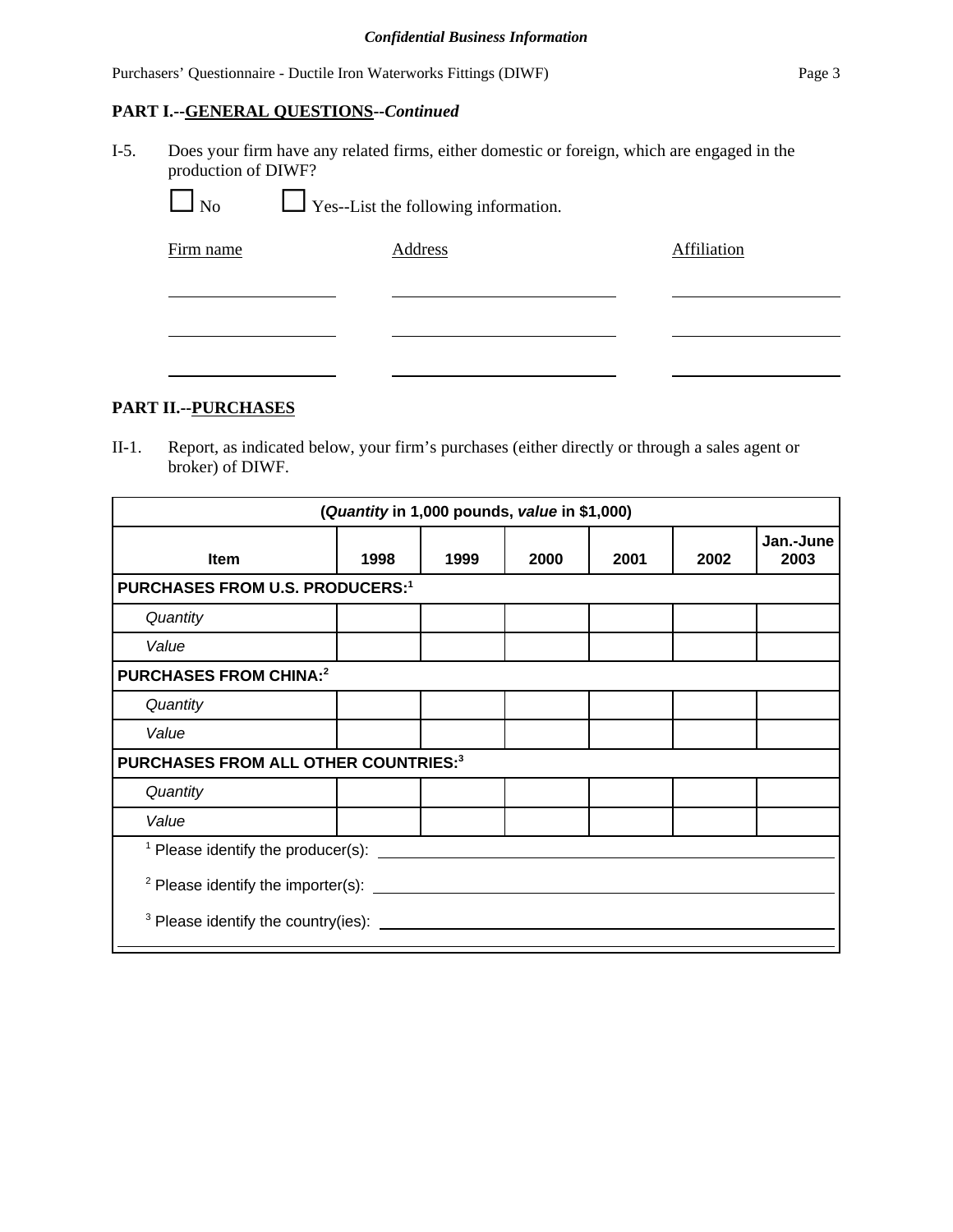## **PART II.--PURCHASES--***Continued*

II-2. If the relative shares of your firm's total purchases of DIWF from different sources (both domestic and foreign) have changed in the last five years, please list the country, state whether the relative share from that country has increased or decreased, and state the reason.

| <b>Country</b> | Increase/decrease | Reason |
|----------------|-------------------|--------|
|                |                   |        |
|                |                   |        |
|                |                   |        |
|                |                   |        |
|                |                   |        |
|                |                   |        |

II-3. If your firm has purchased DIWF from only one source, please explain the reasons for doing so.

II-4. Please report your end of the year inventories of DIWF. If your firm maintains inventories on other than a calendar year basis (i.e., end of a fiscal year), please note the inventory date. Estimates are acceptable.

| Year                           | 1998 | 1999 | 2000 | 2001 | 2002 |
|--------------------------------|------|------|------|------|------|
| <b>Date</b>                    |      |      |      |      |      |
| Inventory (in 1,000<br>pounds) |      |      |      |      |      |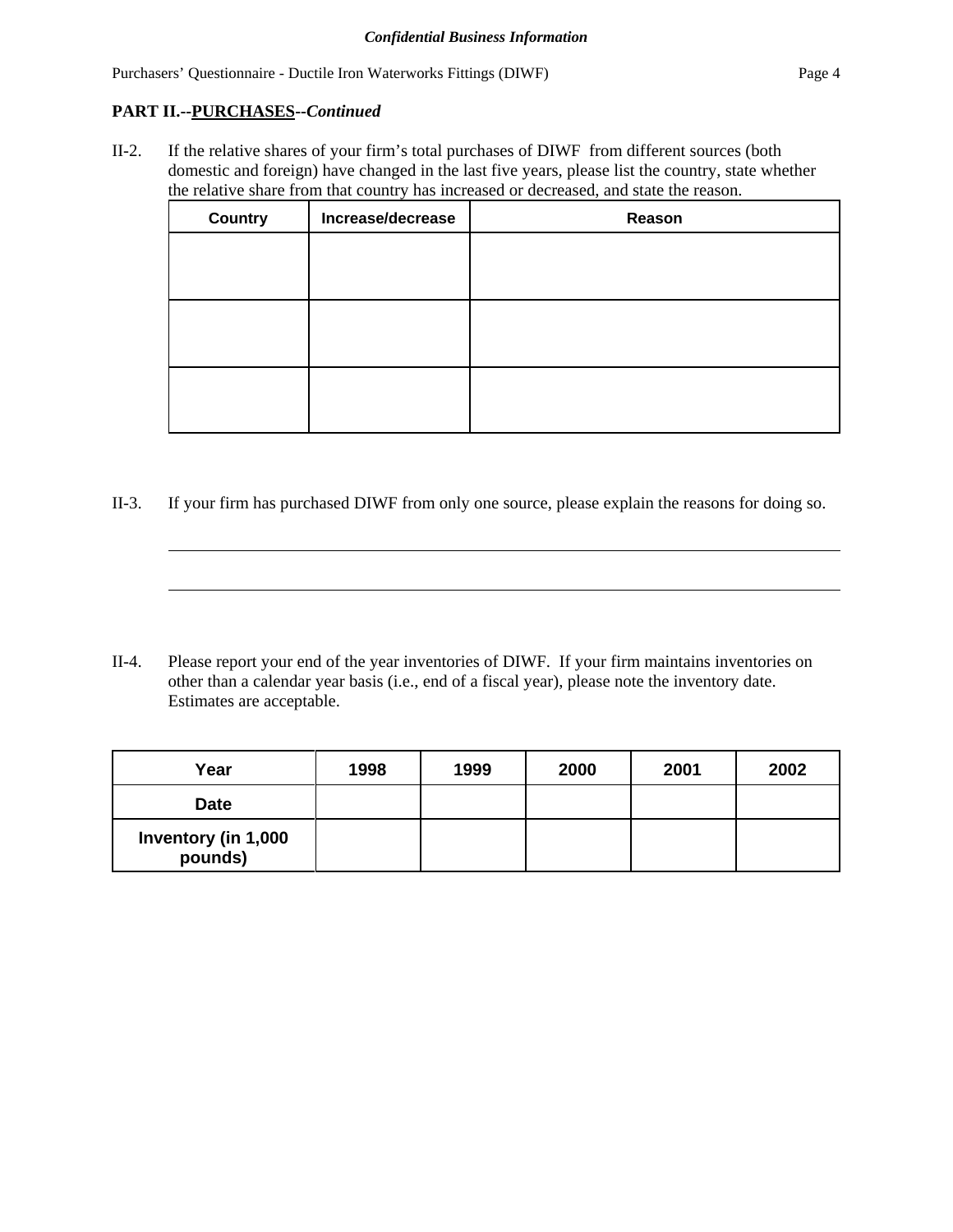## **PART III.--MARKET CHARACTERISTICS AND PURCHASING PRACTICES**

| $III-1.$ | Which of the following best describes your firm as a purchaser of DIWF (check all that apply)? |        |                                                             |  |                                                                                               |  |
|----------|------------------------------------------------------------------------------------------------|--------|-------------------------------------------------------------|--|-----------------------------------------------------------------------------------------------|--|
|          |                                                                                                |        |                                                             |  | Waterworks house (                                                                            |  |
|          |                                                                                                |        |                                                             |  | Other distributor (                                                                           |  |
|          |                                                                                                |        |                                                             |  |                                                                                               |  |
| $III-2.$ |                                                                                                |        |                                                             |  | Are you aware whether the DIWF you are purchasing are U.S.-produced or imported?              |  |
|          | $\Box$ Always                                                                                  |        | $\Box$ Usually $\Box$ Sometimes                             |  | $\Box$ Never                                                                                  |  |
| $III-3.$ |                                                                                                |        | Do you know the manufacturer of the DIWF that you purchase? |  |                                                                                               |  |
|          | $\Box$ Always                                                                                  |        | $\Box$ Usually $\Box$ Sometimes                             |  | $\Box$ Never                                                                                  |  |
| $III-4.$ | goods you supply them?                                                                         |        |                                                             |  | To your knowledge, are your buyers aware of and/or interested in the country of origin of the |  |
|          | $\Box$ Always                                                                                  |        | $\Box$ Usually $\Box$ Sometimes                             |  | $\Box$ Never                                                                                  |  |
| $III-5.$ |                                                                                                |        | How frequently do you make purchases (circle one)?          |  |                                                                                               |  |
|          | daily                                                                                          | weekly | monthly                                                     |  | other (                                                                                       |  |
| III-6.   |                                                                                                |        |                                                             |  | How many suppliers do you generally contact before making a purchase?                         |  |
| $III-7.$ |                                                                                                |        | How frequently do you vary purchase volumes based on price? |  |                                                                                               |  |
|          |                                                                                                |        |                                                             |  |                                                                                               |  |

III-8. If you have changed suppliers within the last 5 years, please list the supplier, indicate whether the firm was added or dropped as a supplier, and give the reasons for the change.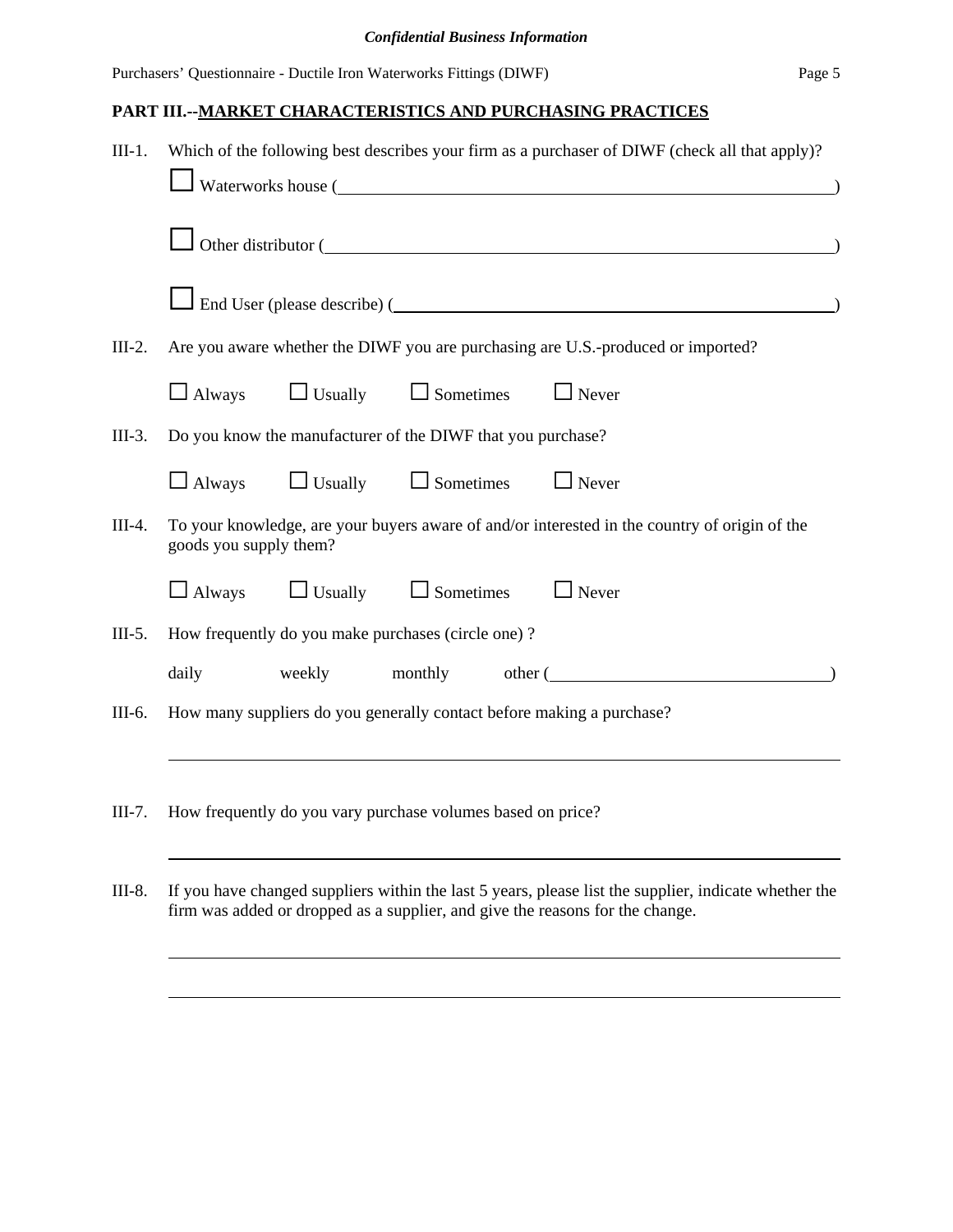### **PART III.--MARKET CHARACTERISTICS AND PURCHASING PRACTICES--***Continued*

III-9. Are you aware of any new suppliers, either foreign or domestic, that have entered the market in the last 5 years?  $\Box$  No  $\Box$  Yes--Please identify the firms and indicate how you become aware of them. <u> 1989 - Johann Stoff, amerikansk politiker (\* 1908)</u> III-10. What characteristics does your firm consider when determining the quality of a supplier's DIWF? III-11. Please list, in order of their importance, the three major factors generally considered by your firm in deciding from whom to purchase DIWF for any one order (examples include current availability, extension of credit, prearranged contracts, price, quality of product, range of supplier's product line, traditional supplier, etc.). 1. 2. 3. Other factors or comments: III-12. How often does your firm purchase DIWF, that are of the same specification, on the basis of those offered at the lowest price?  $\Box$  Always  $\Box$  Usually  $\Box$  Sometimes  $\Box$  Never III-13. Since 1997, how frequently has the price of the DIWF you are purchasing changed?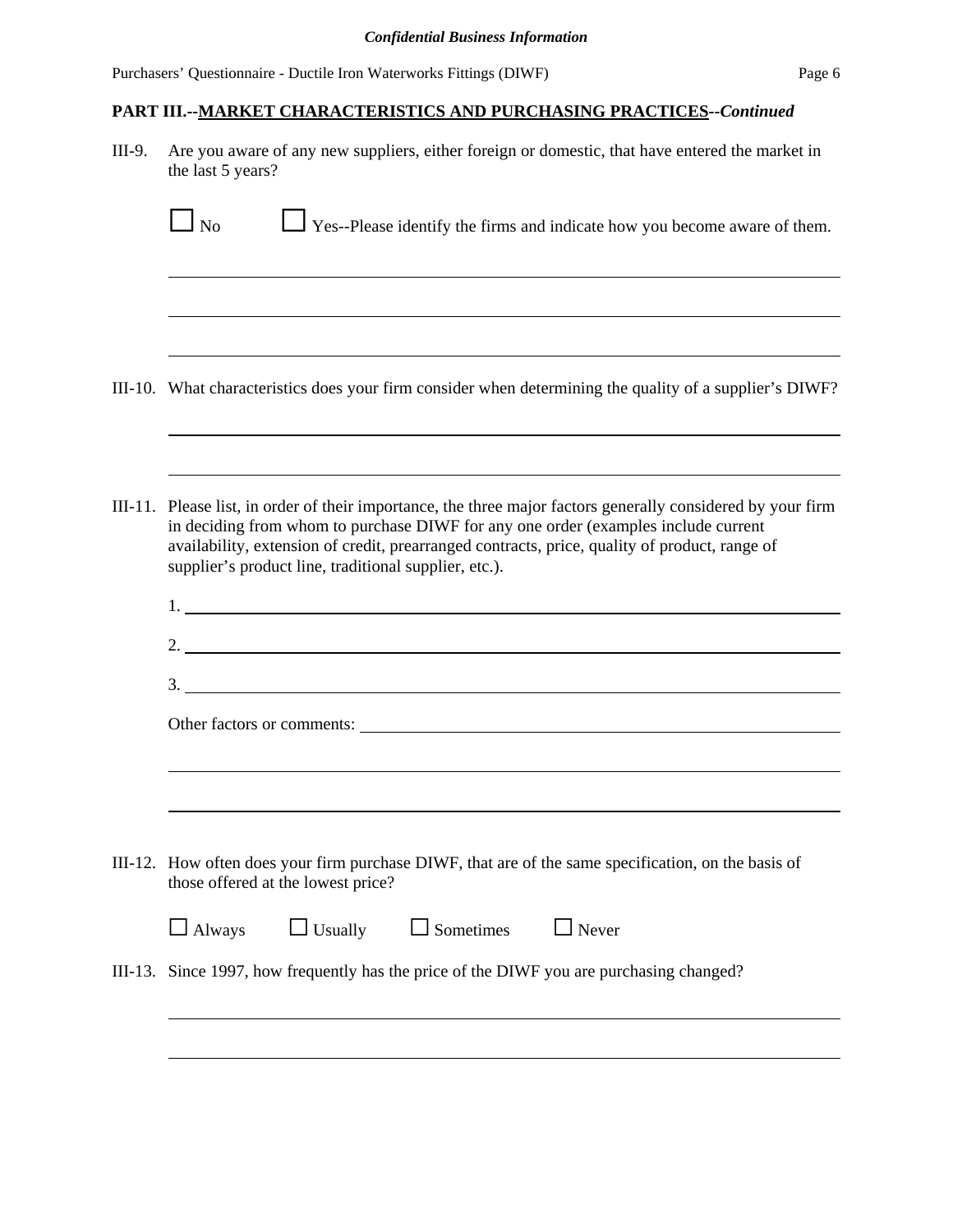## **PART III.--MARKET CHARACTERISTICS AND PURCHASING PRACTICES--***Continued*

III-14. Of the total value of the DIWF that your firm purchases, approximately what percent is accounted for by U.S. inland transportation costs (please answer separately for each of your sources)?

|         | Source <b>Source Source Source Source Source</b>                                                                                   |                                                           | percent                                                                                                                                                                                        |  |
|---------|------------------------------------------------------------------------------------------------------------------------------------|-----------------------------------------------------------|------------------------------------------------------------------------------------------------------------------------------------------------------------------------------------------------|--|
|         |                                                                                                                                    |                                                           | percent                                                                                                                                                                                        |  |
|         | product, reliability of supplier, etc.) and estimate the time it takes to qualify a new supplier.                                  |                                                           | III-15. Briefly describe the factors that are considered when qualifying a new supplier (e.g., quality of                                                                                      |  |
|         | PART IV.--COMPARISONS BETWEEN IMPORTED AND U.S.-PRODUCED DIWF                                                                      |                                                           |                                                                                                                                                                                                |  |
| $IV-1.$ | Please indicate the countries of origin for the DIWF for which your firm has actual<br>marketing/pricing knowledge.                |                                                           |                                                                                                                                                                                                |  |
|         | <b>United States</b><br>$\Box$ China                                                                                               |                                                           | $\Box$ Other countries (Please specify $\Box$                                                                                                                                                  |  |
| $IV-2.$ | first question in Part IV), including the United States, China and other countries.                                                |                                                           | Are imported and domestically produced DIWF generally used in the same applications? Please<br>answer for all country combinations you are familiar with (as indicated in your response to the |  |
|         | $\overline{\phantom{a}}$ vs $\overline{\phantom{a}}$                                                                               | $\mathbf{\perp}$ Yes                                      | $\Box$ No--Please explain below.                                                                                                                                                               |  |
|         | $\overline{\text{vs}}$                                                                                                             | $\mathbf{y}_{\text{es}}$                                  | No--Please explain below.                                                                                                                                                                      |  |
|         |                                                                                                                                    |                                                           |                                                                                                                                                                                                |  |
| $IV-3.$ | Are certain types/sizes of DIWF available from only a single source (domestic or foreign,<br>including China and other countries)? |                                                           |                                                                                                                                                                                                |  |
|         | $\log$                                                                                                                             | $\Box$ Yes--Please identify the source and the type/size. |                                                                                                                                                                                                |  |
|         |                                                                                                                                    |                                                           |                                                                                                                                                                                                |  |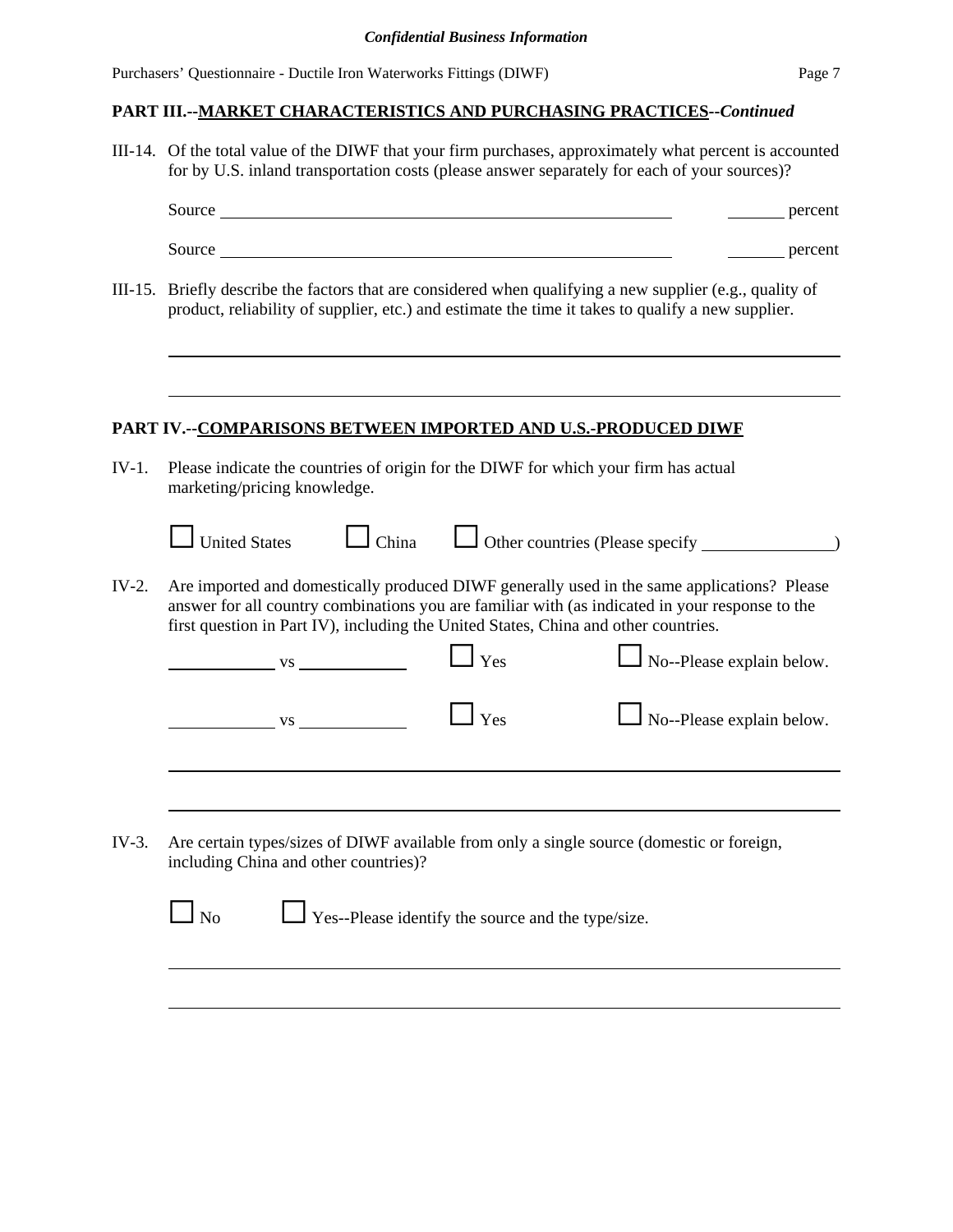#### **PART IV.--COMPARISONS BETWEEN IMPORTED AND U.S.-PRODUCED DIWF--***Continued*

IV-4. For the factors listed below, please rate how DIWF produced in each country you identified in your response to the first question in Part IV compares with DIWF produced in each of the other countries you identified (including the United States, China, and other countries). Copy this page as necessary to cover all possible country combinations and please attach any comments you care to make concerning your responses, especially in comparisons where you rate product from one country superior or inferior to product from another.

|                                                                                                                        | compared to     |                   |                 |
|------------------------------------------------------------------------------------------------------------------------|-----------------|-------------------|-----------------|
| (specify country)                                                                                                      |                 | (specify country) |                 |
|                                                                                                                        | <b>SUPERIOR</b> | <b>COMPARABLE</b> | <b>INFERIOR</b> |
| Availability                                                                                                           |                 |                   |                 |
| Delivery terms                                                                                                         |                 |                   |                 |
| Delivery time                                                                                                          |                 |                   |                 |
| Discounts offered                                                                                                      |                 |                   |                 |
| Lowest price                                                                                                           |                 |                   |                 |
| Minimum qty requirements                                                                                               |                 |                   |                 |
| Packaging                                                                                                              |                 |                   |                 |
| Product consistency                                                                                                    |                 |                   |                 |
| Product quality<br>(meeting specifications) $\dots$                                                                    |                 |                   |                 |
| Product quality<br>(exceeding specifications)                                                                          |                 |                   |                 |
| Product range                                                                                                          |                 |                   |                 |
| Reliability of supply                                                                                                  |                 |                   |                 |
| Technical support/service                                                                                              |                 |                   |                 |
| Transportation network                                                                                                 |                 |                   |                 |
| U.S. transportation costs                                                                                              |                 |                   |                 |
| Other (specify):                                                                                                       |                 |                   |                 |
|                                                                                                                        |                 |                   |                 |
| <u> 1986 - Jan Alexandria III, martxa a tsair an tsair an tsair an tsair an tsair an tsair an tsair an tsair an ts</u> |                 |                   |                 |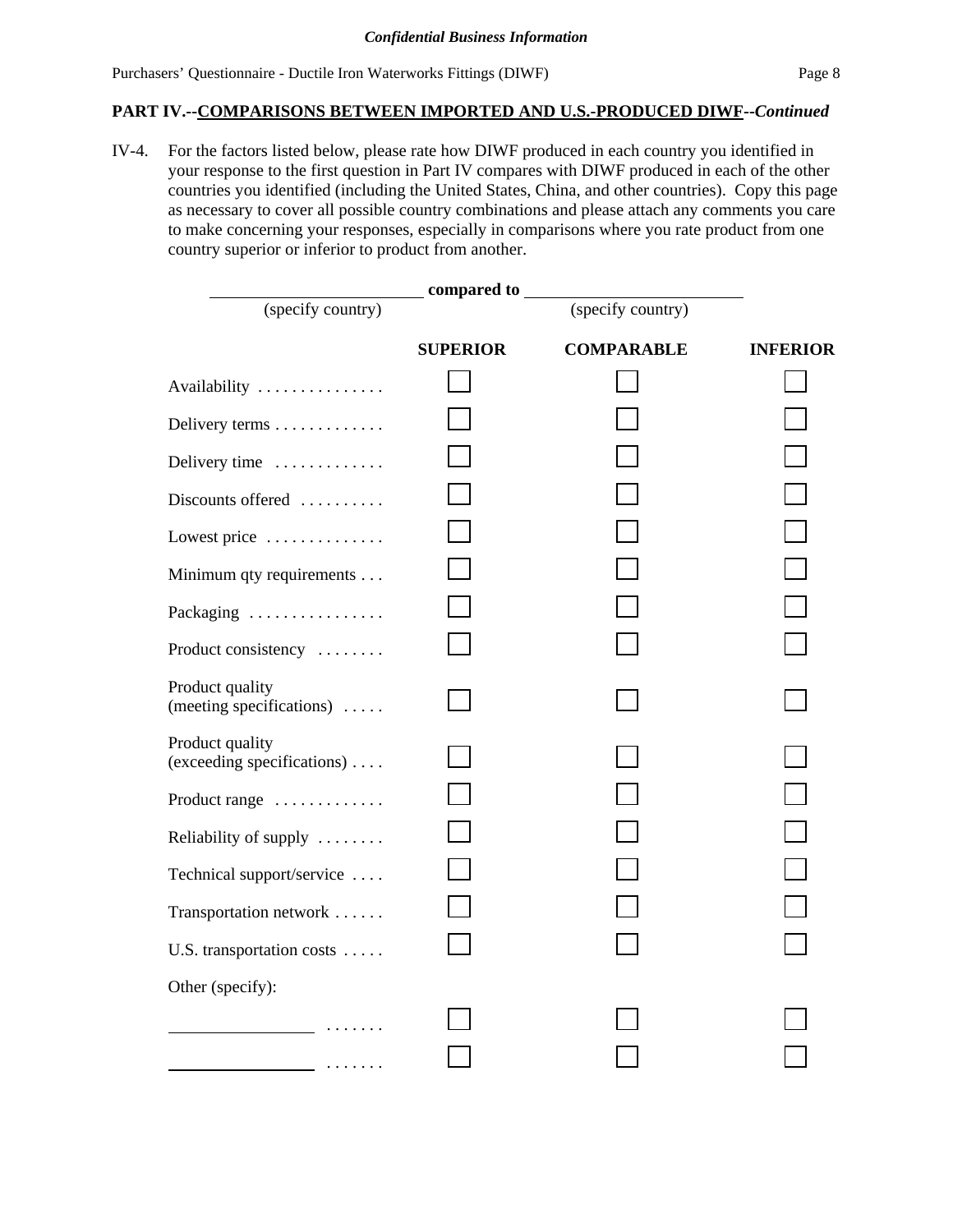### **PART IV.--COMPARISONS BETWEEN IMPORTED AND U.S.-PRODUCED DIWF--***Continued*

IV-5. For the factors listed below, please rate each in terms of its importance in your purchase decision for DIWF.

|                                                 | <b>VERY</b><br><b>IMPORTANT</b> | <b>SOMEWHAT</b><br><b>IMPORTANT</b> | <b>NOT</b><br><b>IMPORTANT</b> |
|-------------------------------------------------|---------------------------------|-------------------------------------|--------------------------------|
| Availability                                    |                                 |                                     |                                |
| Delivery terms                                  |                                 |                                     |                                |
| Delivery time                                   |                                 |                                     |                                |
| Discounts offered                               |                                 |                                     |                                |
| Lowest price                                    |                                 |                                     |                                |
| Minimum qty requirements                        |                                 |                                     |                                |
| Packaging                                       |                                 |                                     |                                |
| Product consistency                             |                                 |                                     |                                |
| Product quality<br>(meeting specifications)     |                                 |                                     |                                |
| Product quality<br>(exceeding specifications)   |                                 |                                     |                                |
| Product range                                   |                                 |                                     |                                |
| Reliability of supply                           |                                 |                                     |                                |
| Technical support/service                       |                                 |                                     |                                |
| Transportation network                          |                                 |                                     |                                |
| U.S. transportation costs                       |                                 |                                     |                                |
| Other (specify):                                |                                 |                                     |                                |
|                                                 |                                 |                                     |                                |
| the contract of the contract of the contract of |                                 |                                     |                                |